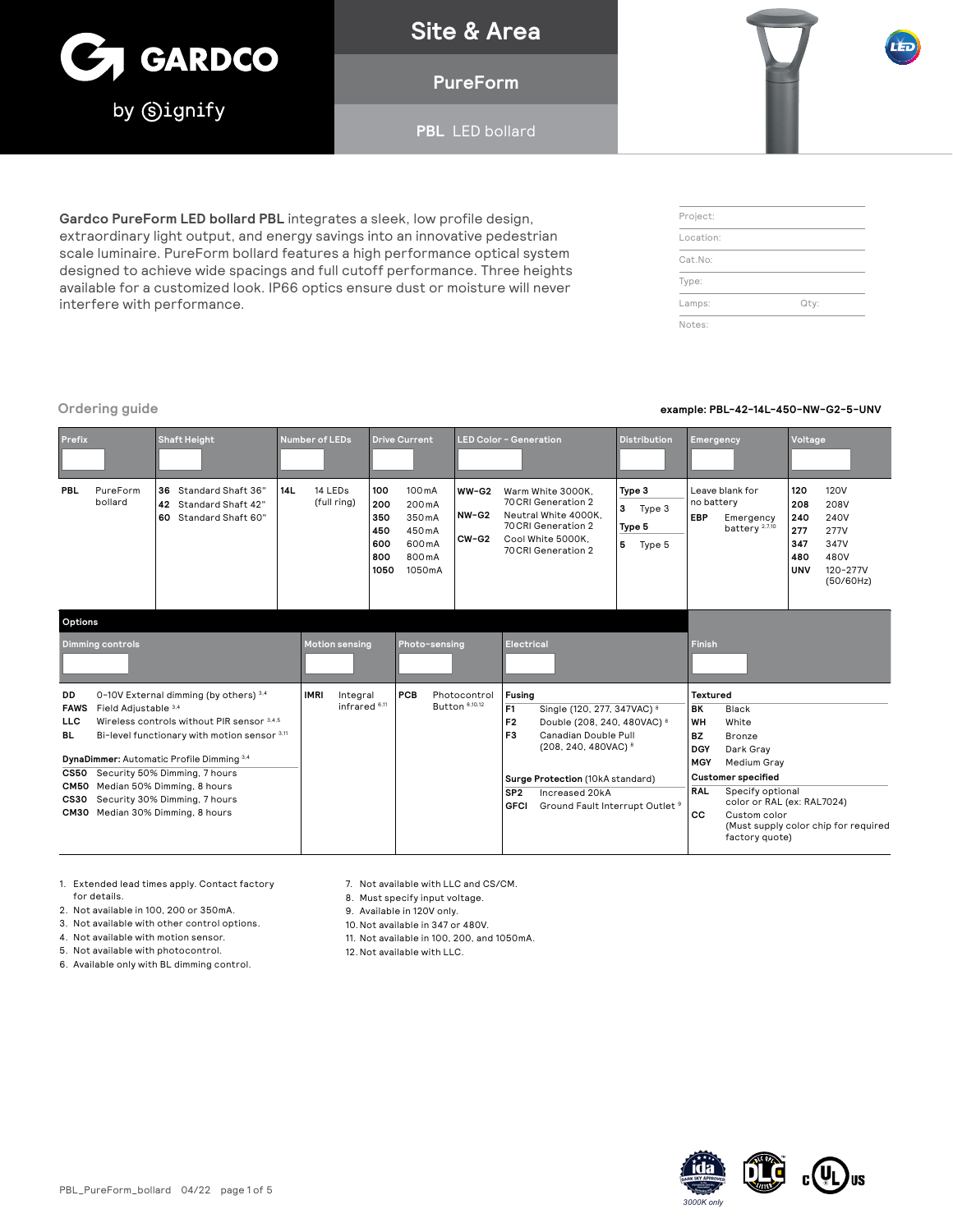### **LED Wattage and Lumen Values**

|                       | LED        |                 | Average        | Type 3          |                 |                      | Type 5            |                 |                                                |                   |
|-----------------------|------------|-----------------|----------------|-----------------|-----------------|----------------------|-------------------|-----------------|------------------------------------------------|-------------------|
| <b>Ordering Code</b>  | LED<br>Qty | Current<br>(mA) | Color<br>Temp. | System<br>Watts | Lumen<br>Output | <b>BUG</b><br>Rating | Efficacy<br>(LPW) | Lumen<br>Output | <b>BUG</b><br>Rating                           | Efficacy<br>(LPW) |
| PBL-14L-100-NW-G2-xx  | 14         | 100             | 4000           | 6.1             | 492             | $B0-U0-G0$           | 81                | 538             | $B1-UO-GO$                                     | 88                |
| PBL-14L-200-NW-G2-xx  | 14         | 200             | 4000           | 10.6            | 965             | $B0-U0-G0$           | 91                | 1055            | $B1-UO-GO$                                     | 100               |
| PBL-14L-350-NW-G2-xx  | 14         | 350             | 4000           | 17.7            | 1608            | $B0-U0-G0$           | 91                | 1758            | $B1-UO-GO$                                     | 99                |
| PBL-14L-450-NW-G2-xx  | 14         | 450             | 4000           | 23.1            | 2007            | $B0-U0-G1$           | 87                | 2195            | B <sub>2</sub> -U <sub>0</sub> -G <sub>1</sub> | 95                |
| PBL-14L-600-NW-G2-xx  | 14         | 600             | 4000           | 30.3            | 2551            | $B1-UO-G1$           | 84                | 2789            | B2-U0-G1                                       | 92                |
| PBL-14L-800-NW-G2-xx  | 14         | 800             | 4000           | 40.5            | 3198            | $B1-UO-G1$           | 79                | 3497            | B2-U0-G1                                       | 86                |
| PBL-14L-1050-NW-G2-xx | 14         | 1050            | 4000           | 53.8            | 3853            | $B1-UO-G1$           | 72                | 4213            | B3-U0-G1                                       | 78                |

Values from photometric tests performed in accordance with IESNA LM-79 and are representative of the configurations shown. Actual performance may vary due to installation and environmental variables, LED and driver tolerances, and field measurement considerations. It is highly recommended to confirm performance with a photometric layout.

NOTE: Some data may be scaled based on tests of similar (but not identical) luminaires. Contact factory for configurations not shown.

**LED Wattage and Lumen Values (Emergency Mode)** 

|                           | Lumen Outputs  |                            |                |                   |                   |                |                   |                |                   |
|---------------------------|----------------|----------------------------|----------------|-------------------|-------------------|----------------|-------------------|----------------|-------------------|
|                           |                |                            |                | Avg. System Watts |                   |                | Type 3            | Type 5         |                   |
| <b>Ordering Code</b>      | <b>LED Qtv</b> | <b>LED Current</b><br>(mA) | Color<br>Temp. | Normal<br>Mode    | Emergency<br>Mode | Normal<br>Mode | Emergency<br>Mode | Normal<br>Mode | Emergency<br>Mode |
| PBL-14L-450-NW-G2-xx-EBP  | 14             | 450                        | 4000           | 23.1              | 10.4              | 2007           | 1211              | 2195           | 1324              |
| PBL-14L-600-NW-G2-xx-EBP  | 14             | 600                        | 4000           | 30.3              | 10.4              | 2551           | 1211              | 2789           | 1324              |
| PBL-14L-800-NW-G2-xx-EBP  | 14             | 800                        | 4000           | 40.5              | 10.4              | 3198           | 1211              | 3497           | 1324              |
| PBL-14L-1050-NW-G2-xx-EBP | 14             | 1050                       | 4000           | 53.8              | 10.4              | 3853           | 1211              | 4213           | 1324              |

For emergency EBP option, publish values are based on initial lumens.

## **Predicted Lumen Depreciation Data**

Predicted performance derived from LED manufacturer's data and engineering design estimates, based on IESNA LM-80 methodology. Actual experience may vary due to field application conditions.L70 is the predicted time when LED performance depreciates to 70% of initial lumen output. Calculated per IESNA TM21-11. Published L70 hours limited to 6 times actual LED test hours

| $\,$ Ambient Temperature $^\circ\text{C}$ | Driver mA    | $\mid$ Calculated L <sub>70</sub> Hours | ∟ <sub>7∩</sub> per TM-21' | $\blacksquare$ Lumen Maintenance % at 60.000 hrs $\blacksquare$ |
|-------------------------------------------|--------------|-----------------------------------------|----------------------------|-----------------------------------------------------------------|
| $25^{\circ}$ C                            | up to 1050mA | >100.000 hours                          | >60,000 hours              | >95%                                                            |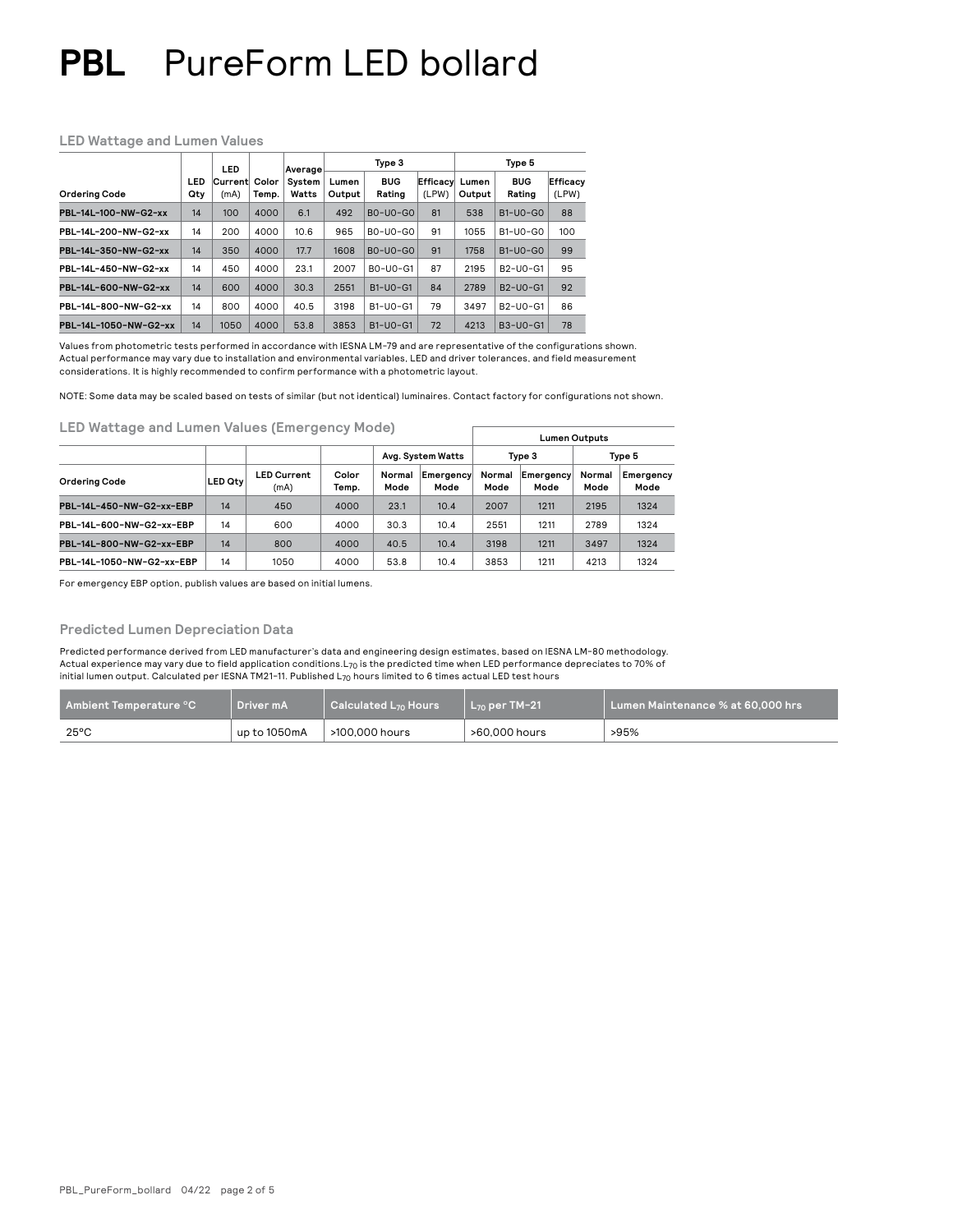**Dimensions**

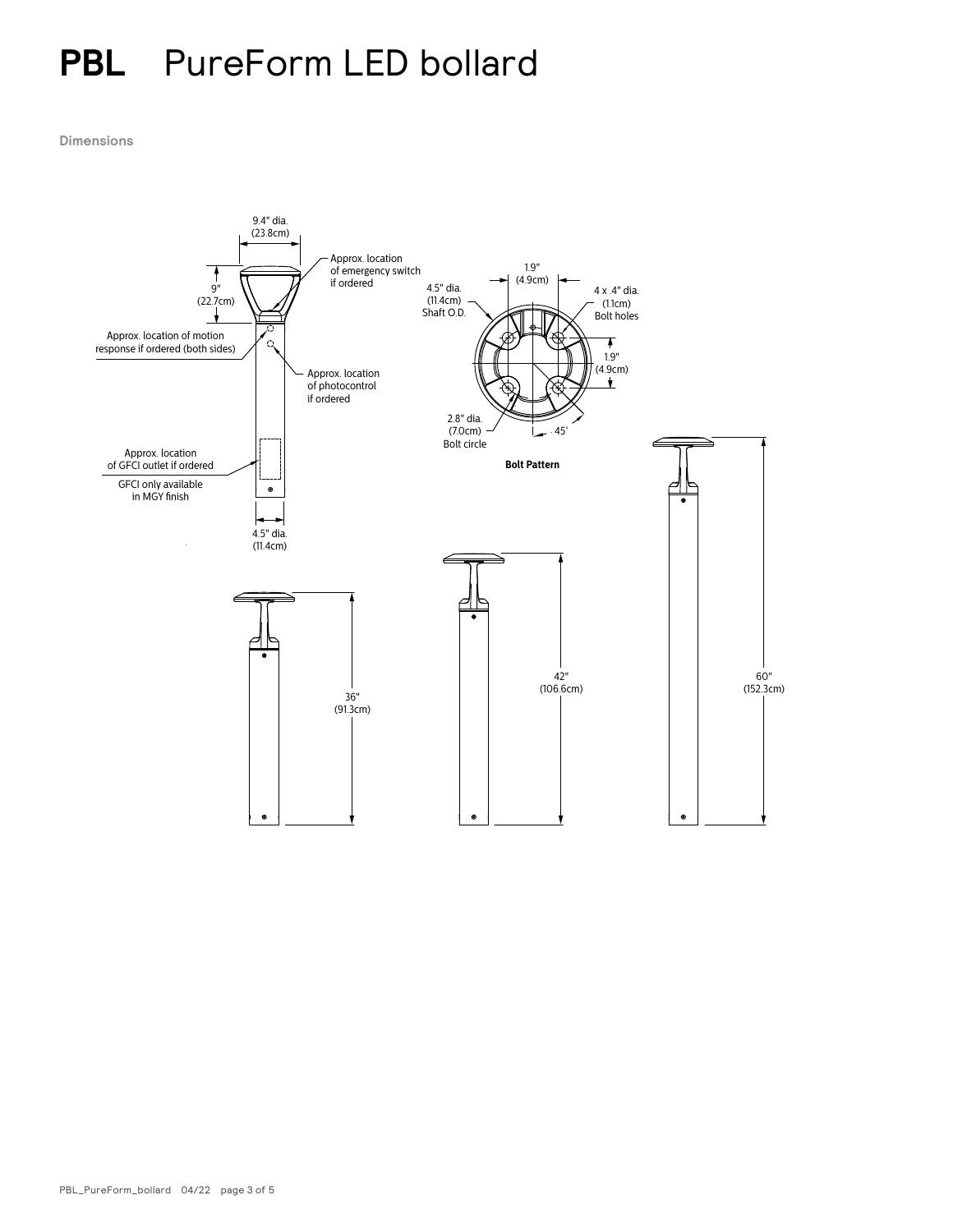### **Specifications**

#### Housing

Main body housing and yoke made of low copper cast aluminum alloy for a high resistance to corrosion. Luminaire shaft features a cylindrical extruded aluminum base housing. Bottom section has a casted ring for ease of assembly. It attaches to base assembly with four (4) hex head set screws. Most electrical components are integrated in the shaft of the bollard by design. This allows for the sleek profile, giving the freedom to have a clean minimalist aesthetic design with minimum obstruction to optical performance. Luminaire housing rated to IP65, tested in accordance to Section 9 of IEC 60598-1.

#### Light engine

Light engine comprises of a 14-LED module made out of aluminum metal clad board fully sealed with optics. Module is RoHS compliant. Color temperatures: 3000K +/- 125K, 4000K, 5000K +/- 200K. Minimum CRI of 70. LED light engine is rated IP66 in accordance to IEC 60598.

#### Energy saving benefits

System efficacy up to 100 lms/W with significant energy savings over Pulse Start Metal Halide luminaires. Optional control options provide added energy savings during unoccupied periods.

#### Optical systems

Type 3 and 5 distributions available. Performance tested per LM-79 and TM-15 certifying its photometric performance. Luminaire designed with 0% uplight (U0 per IESNA TM-15).

#### Mounting

Base assembly consists of a cast aluminum platform. Assembly is secured and leveled to the mounting foundation with four (4) 3/8" X 8" x 1 1/2" (.953 cm x 20.32 cm x 3.81 cm)-16 anchor bolts on a 2 3/4" (6.9 cm) bolt circle.

#### Control options

**0-10V dimming (DD):** Access to 0-10V dimming leads supplied through base of luminaire (for secondary dimming controls by others). Cannot be used with other control options.

**Field Adjustable Wattage Selector (FAWS):** Luminaire equipped with the ability to manually adjust the wattage in the field to reduce total luminaire lumen output and light levels. Comes pre-set to the highest position at the lumen output selected. Use chart below to estimate reduction in lumen output desired. Cannot be used with other control options or motion response.

| <b>FAWS</b><br><b>Position</b> | Percent of<br><b>Typical Lumen Output</b> |
|--------------------------------|-------------------------------------------|
| 1                              | 25%                                       |
| 2                              | 50%                                       |
| 3                              | 55%                                       |
| 4                              | 65%                                       |
| 5                              | 75%                                       |
| 6                              | 80%                                       |
| 7                              | 85%                                       |
| 8                              | 90%                                       |
| 9                              | 95%                                       |
| 10                             | 100%                                      |

**Note:** Typical value accuracy +/- 5%

**Automatic Profile Dimming (CS/CM):** Standard dimming profiles provide flexibility towards energy savings goals while optimizing light levels during specific dark hours. Dimming profiles include two dimming settings including dim to 30% or 50% of the total lumen output. When used in combination with not programmed motion response it overrides the controller's schedule when motion is detected. After 5 minutes with no motion, it will return to the automatic dimming profile schedule.

Automatic dimming profile scheduled with the following settings:

- CS50/CS30: Security for 7 hours night duration (Ex., 11 PM 6 AM)
- CM50/CM30: Median for 8 hours night duration (Ex., 10 PM 6 AM)

All above profiles are calculated from mid point of the night. Dimming is set for 6 hours after the mid point and 2, or 3 hours before depending of the duration of dimming. Cannot be used with other dimming control options.

**Wireless system (LLC):** Optional wireless controller integral to luminaire ready to be connected to a Limelight system (sold by others). The system allows you to wirelessly manage the entire site, independent lighting groups or individual luminaires while on-site or remotely. Based on a high-density mesh network with an easy to use web-based portal, you can conveniently access, monitor and manage your lighting network remotely. Wireless controls can be combined with site and area, pedestrian, and parking garage luminaires as well, for a completely connected outdoor solution. Motion response capability can be installed in other luminaires in the mesh or on a remote pod accessory where pod is mounted to pole or wall.

**Emergency Battery Pack (EBP):** Emergency battery packs included integral to the luminaire, allowing for no field installation of remote emergency equipment. EBP is suitable for use in ambient temperature conditions from 0°C (-32°F) to 40°C (100°F) available on 450mA and up. The system is designed to have a secondary driver with relay to immediately detect AC power loss to power luminaire for a minimum of 90 minutes from the time power is lost. Available with 120-277V, or 'UNV' only.

#### Motion response options

**Infrared Motion Response Integral (BL-IMRI):** Motion Response module is mounted integral to luminaire factory pre-programmed to 20% dimming when not ordered with other control options. BL-IMRI is set/operates in the following fashion: When motion is not detected for a 5 -minute period, luminaires automatically dim to 20% power and light, gradually over a 2 -minute period. Once Motion is detected, luminaires immediately ramp to full power and light output until motion is not detected for a 5-minute period.



#### Electrical

**Driver:** Driver efficiency (>90% standard). 120-277V available. Bollards with 347V or 480V input require and include a step-down transformer (placed within the bollard shaft) to provide proper input voltage to the LED power supply. Open/short circuit protection. Optional 0-10V dimming to 10% power. RoHS compliant.

Surge protection: Each luminaire is provided as standard with surge protector tested in accordance with ANSI/IEEE C62.45 per ANSI/IEEE C62.41.2 Scenario I Category C High Exposure 10kV/5kA waveforms for Line Ground, Line Neutral and Neutral Ground, and in accordance with U.S. DOE (Department of Energy) MSSLC (Municipal Solid-State Street Lighting Consortium) Model Specification for LED Roadway Luminaires Appendix D Electrical Immunity High Test Level 10kV / 5kA. Optional 20kV is available for additional protection.

**Ground Fault Interrupt Outlet (GFCI):** Optional Class A Rated White 15-Amp GFCI (Ground Fault Circuit Interrupter) Duplex Outlet provides electrical shock protection and prevents the risk of electrical fire caused by ground fault current. GFCI only available in MGY finish.